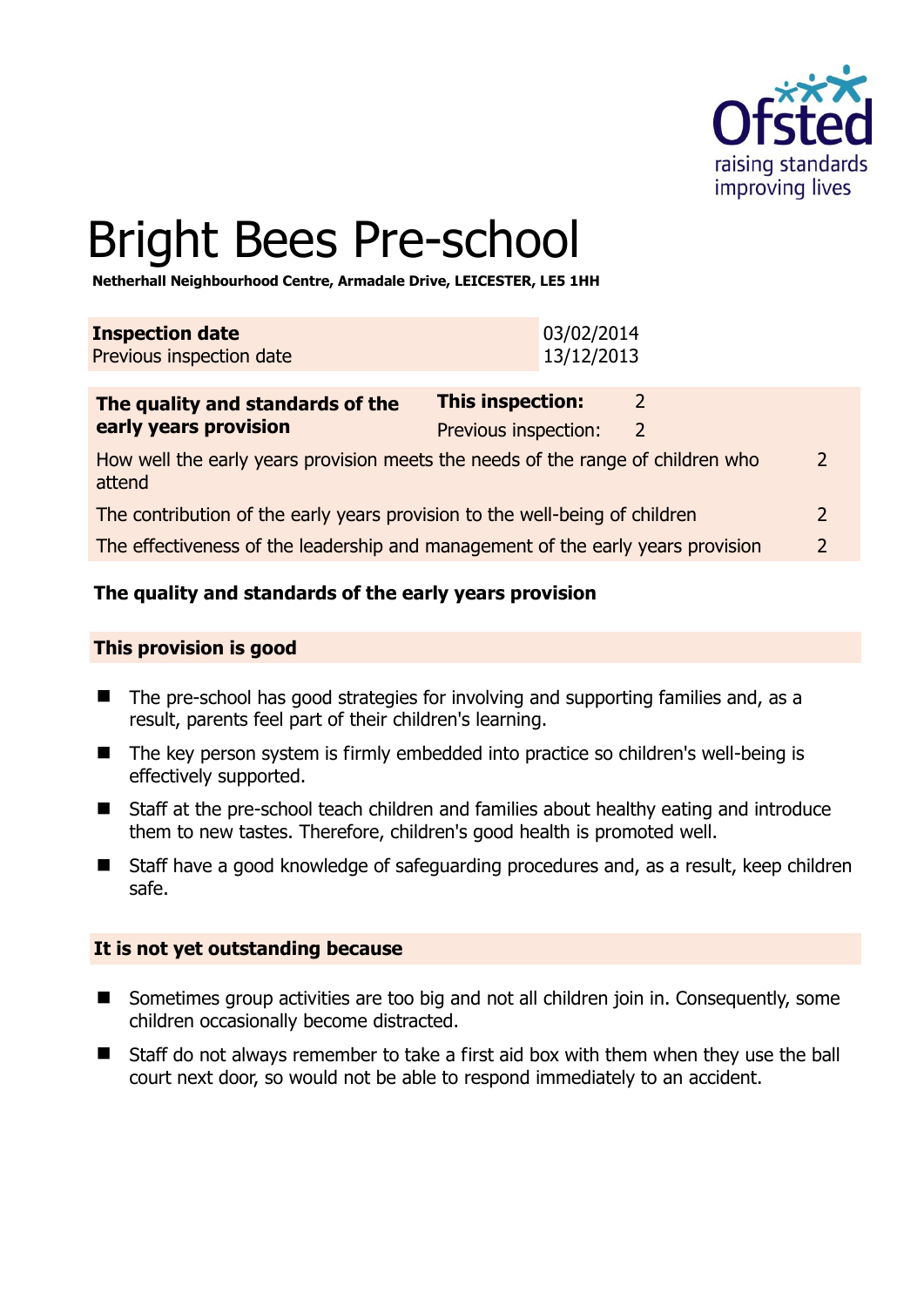# **Information about this inspection**

Inspections of registered early years provision are:

- $\bullet$  scheduled at least once in every inspection cycle the current cycle ends on 31 July 2016
- scheduled more frequently where Ofsted identifies a need to do so, for example where provision was previously judged inadequate
- **•** brought forward in the inspection cycle where Ofsted has received information that suggests the provision may not be meeting the legal requirements of the Early Years Foundation Stage or where assessment of the provision identifies a need for early inspection
- **•** prioritised where we have received information that the provision is not meeting the requirements of the Early Years Foundation Stage and which suggests children may not be safe
- scheduled at the completion of an investigation into failure to comply with the requirements of the Early Years Foundation Stage.

# **Inspection activities**

- The inspector had a tour of the pre-school, looked at documentation and spoke to staff.
- The inspector observed children and looked at their learning journeys
- The inspector held a meeting with the provider and manager and conducted a joint observation.
- The inspector checked evidence of suitability and qualifications of staff working with children, the provider's self-evaluation form and improvement plan.

#### **Inspector**  Samantha Faulkner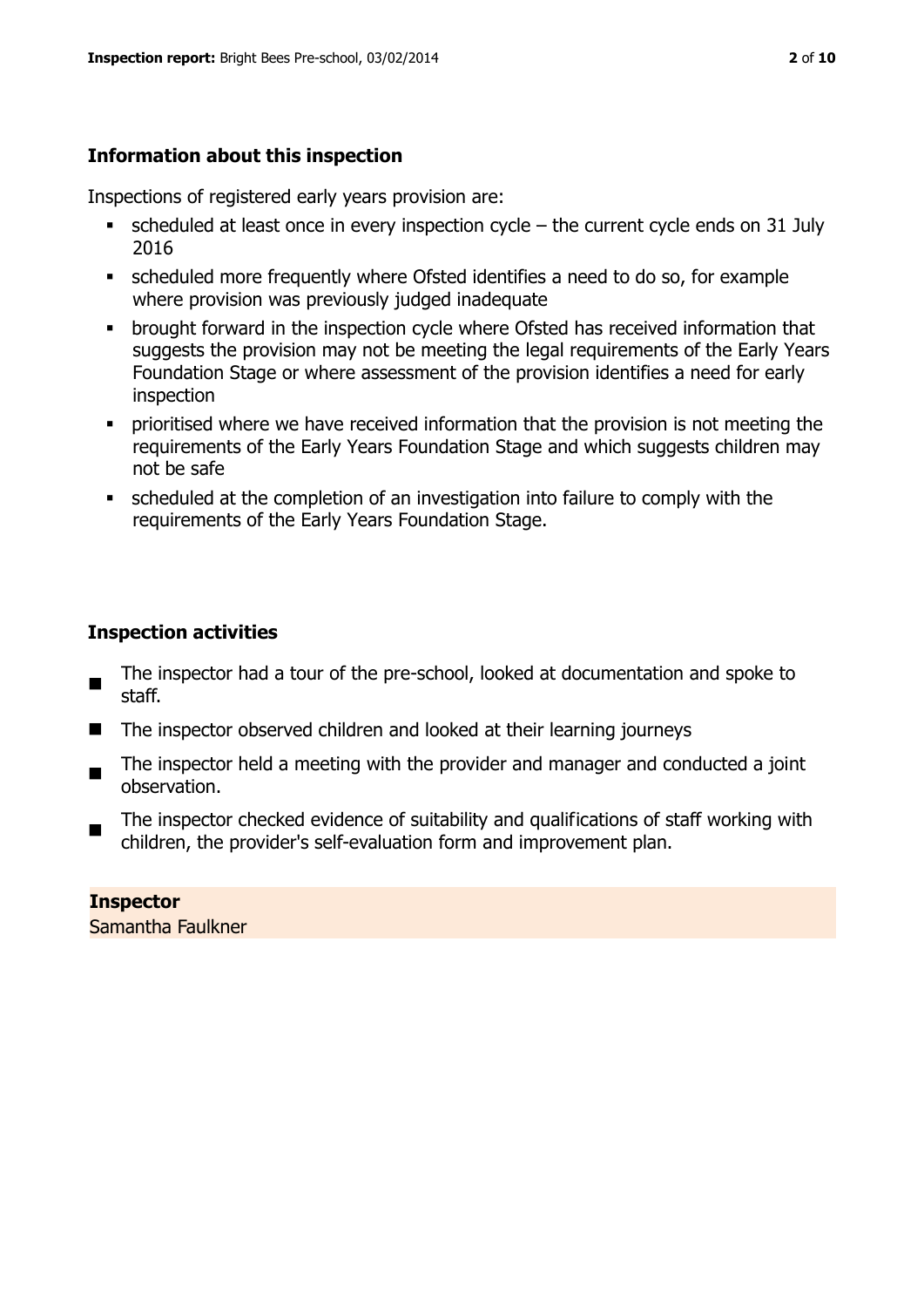#### **Full report**

#### **Information about the setting**

Bright Bees Pre-school was registered in 2013 on the Early Years Register. It is situated in the Netherhall area of Leicester and is privately managed. The pre-school serves the local area and is accessible to all children. It operates from one main group room in a community building and there is an area available for outdoor play.

The pre-school employs seven members of childcare staff. Of these, all hold appropriate early years qualifications at level 2 and above. The provider and manager have Early Years Professional Status. The pre-school opens from 8.30am to 12.15pm on Monday, Tuesday, Wednesday and Friday, term time only. Children attend for a variety of sessions. There are currently 26 children on roll.

Access to the premises is by steps and a ramp. The building is suitable for wheelchair users as all care is provided on the ground floor. The pre-school provides funded early education for two-, three- and four-year-old children.

#### **What the setting needs to do to improve further**

#### **To further improve the quality of the early years provision the provider should:**

- consider the age and stage of development of all children when planning group activities to ensure all children become fully engaged and learn effectively
- $\blacksquare$  implement a system to ensure that a first aid box is always carried when staff and children are away from the building.

#### **Inspection judgements**

#### **How well the early years provision meets the needs of the range of children who attend**

The pre-school staff have strong strategies to engage with families and, as a result, they gain a good insight into children before they start. Parents provide information about what their children can do at home and about their individual needs. Staff speak to families during their visits and settling in sessions to gain a good insight into what the children enjoy playing with and any interests they have. This means that children settle well and enjoy their time at pre-school. Staff work with parents wishes about how to settle children and what activities they can join in with. For example, a child is not able to play outside, so staff provide activities indoors as an alternative. Staff carry out their own observations and use this information to make assessments about children's starting points, which means they can monitor what progress they make. Staff meet weekly to plan for the following week and they discuss what worked well and what all the children's next steps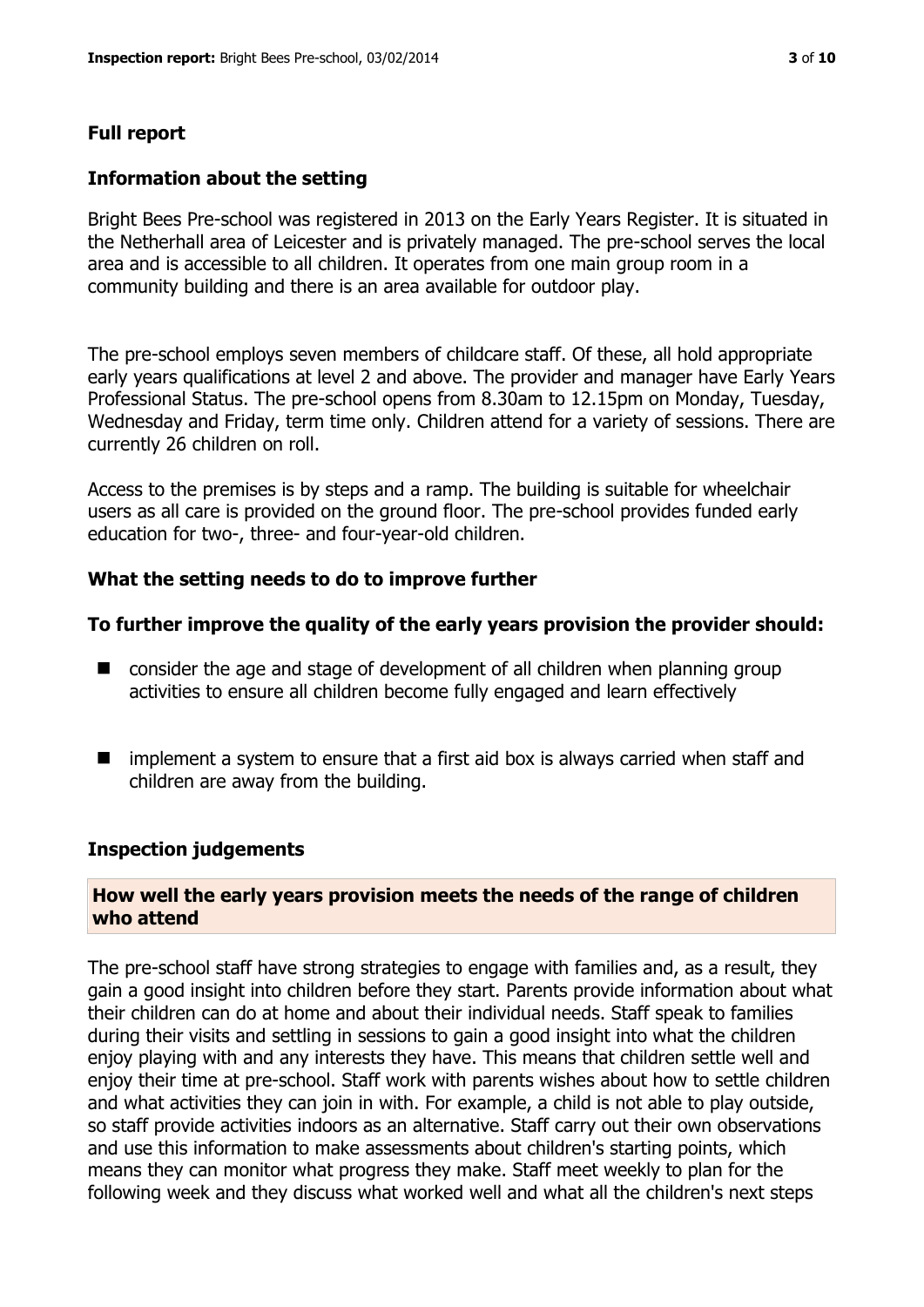are. As a result, there is breadth and depth to the curriculum and children have opportunities to play.

All seven areas of learning and development are taught by a staff team that is experienced and knowledgeable. Observations are linked to ages and stages of development and planning is focused on the individual child and linked to their next steps in learning. Each child has their own planning sheet and tracker and a weekly plan is on view for parents to see what their children play with. As a result, staff are able to identify any gaps and make changes where required and all children make good progress. Teaching is often led by the children. For example, when the children go on a short walk and it is wet and muddy, it reminds them of a favourite book they read about a bear and they act out the story in the local area. When they get back to the pre-school children are excited about building a home for the characters and excitedly gather together boxes and craft items. Therefore, staff promote children's creativity and curiosity and they are fully engaged in their learning. Staff carry out good assessments about children's learning, including the progress check for children aged two, which focuses on the prime areas of learning and development.

Staff have appropriate training to help children with additional needs and this is shared with the whole staff at regular meetings. The nominated person is experienced and knowledgeable and staff adapt their teaching strategies to ensure all children, including those with special educational needs and/or disabilities, are included and able to take part in activities to promote their future learning. The pre-school have implemented a reading scheme to encourage fathers to read with their children at home and they send home weekly sheets with ideas to extend the children's learning at home. This starts to prepare children for school and parents speak highly about how their views are valued and respected by a friendly and helpful staff team.

# **The contribution of the early years provision to the well-being of children**

The key person system is well embedded into the daily routines of the nursery. Parents and children know their key person, however, the children are confident with all staff and happily go to the toilets with any member of staff. Staff are knowledgeable and passionate about their key children and teach in key person groups. However, at times groups join together and are quite big and some children find it difficult to sit still, so their attention wanders and they loose interest. Staff engage well with children as they change their nappies and continue to teach them, through singing or chatting and close eye contact. As a result, children are settled and thrive on the close bonds they have with the staff. Resources are accessible to children and are set out to make them inviting to children, encouraging them to try new toys or games. For example, there is a sewing activity that children try for the first time and children's independence is promoted as they try to thread the wool. Children access the toilet with the aid of an adult as the facilities are shared with the community centre. However, there is an agreement with the local authority which means that the pre-school has exclusive use of the ladies toilets and can safeguard the children as they use the toilets. Children's independence is supported as they wash their hands on their own and most children dress and undress for the outdoors. Independence is further promoted at snack time, as children pour their own drink and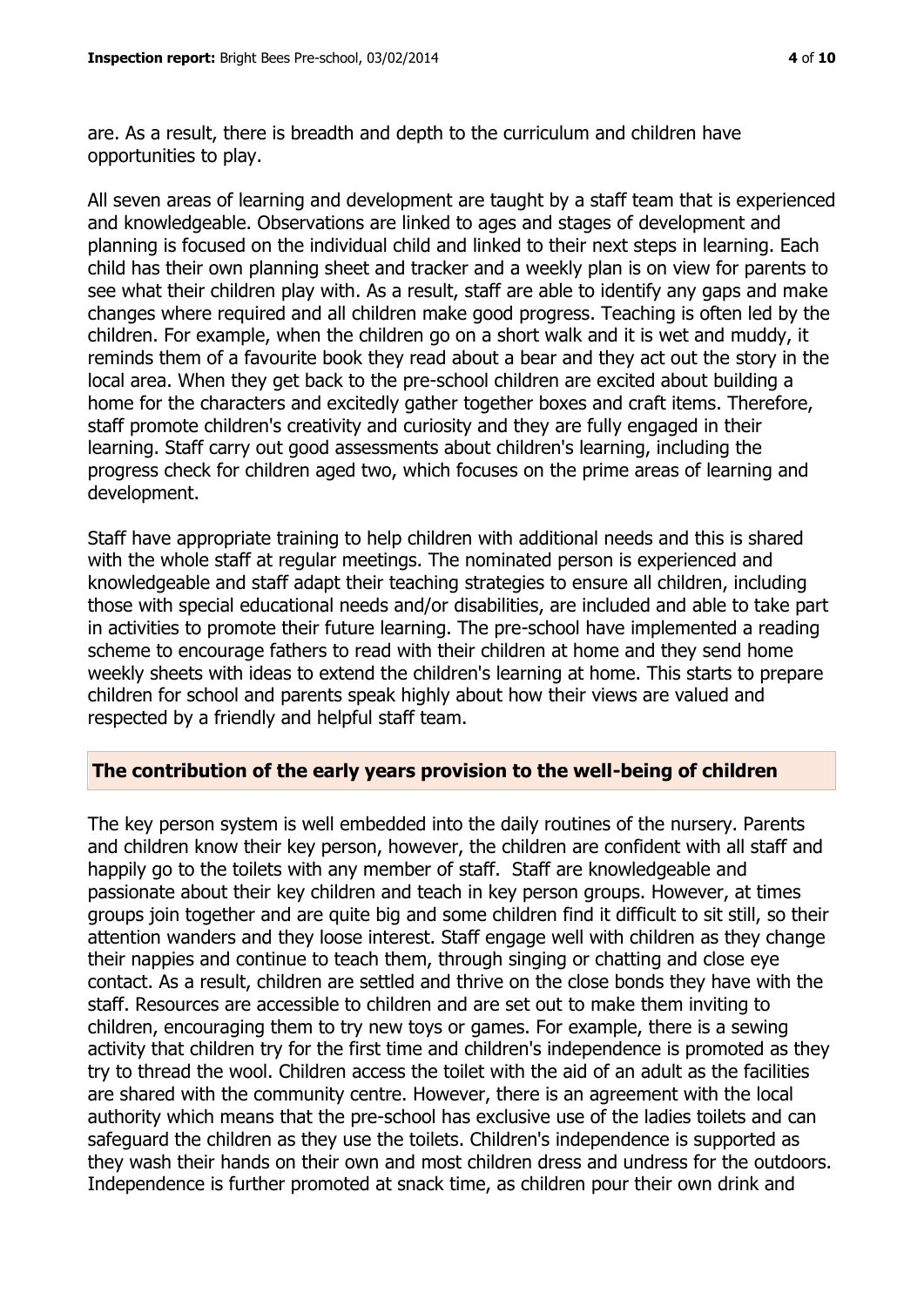help themselves to snacks.

Children's health and hygiene is promoted through the good standards that staff demonstrate in the pre-school. Protective gloves are worn during nappy changing, to prevent the spread of germs and children always wash their hands before handling food. Staff help to teach children about personal safety when they use scissors and climb the hills nearby. Children are encouraged to take risks, such as, running up the hills in front of the staff or using blunt knives to cut their fruit at snack. Younger children are supported on the balance beams, which are part of the obstacle course in the room. The nursery has written risk assessments which are detailed and reviewed annually. These include actions to be taken on outings and the requirement for a first aid box. However, staff do not always remember to take the first aid equipment with them when they take children to use the ball court next door, and this may lead to a slight delay in children receiving treatment for minor accidents when playing outside. Children have daily exercise and access to the outdoors by exploring the local area, parks and the ball court. As a result, children's understanding of the world and their physical well-being is promoted. Staff have clear policies and procedures for keeping children safe on outings. They use a 'walkodile' to safely walk with six children at a time and teach children how to behave and stay safe by holding hands.

The pre-school actively encourages healthy eating during snacks. For example, children enjoyed grapefruit, banana, apple, cheese and crackers on the day of the inspection and can choose how much and what to eat. Parents are encouraged to support the healthy eating at home and are invited to the pre-school to make pancakes with healthy toppings. Children's learning is supported with games and puzzles, teaching the reasons for healthy eating. Deployment is good and both the provider and manager ensure that ratios are always maintained when children are in the pre-school or play outside. Partnership with parents ensures that all children settle as quickly as possible and children visit as many times as they need. At times when children do not easily cope with the separation from parents, the staff work in partnership with parents to have a joint strategy, so that the child has consistency in their expectations. As a result, children enjoy their time at preschool and the strong support from their key person ensures they are emotionally secure. Staff provide parents with accurate information about what their children have done at pre-school. Behavioural management strategies are age appropriate and staff are consistent in their approach, as a result, all the children were well behaved during the inspection as they know what is expected of them.

# **The effectiveness of the leadership and management of the early years provision**

The pre-school is led by a good management team, who are both qualified to Early Years professional Status level. The provider and manager fully understand their roles and responsibilities in meeting the safeguarding and welfare requirements of the Early Years Foundation Stage and have been sharing recent changes with all of the staff. The inspection was brought forward as a result of concerns around the day-to-day operation of the pre-school. However, the provider is found to be meeting all of the safeguarding and welfare requirements of the Early Years Foundation Stage. All staff are very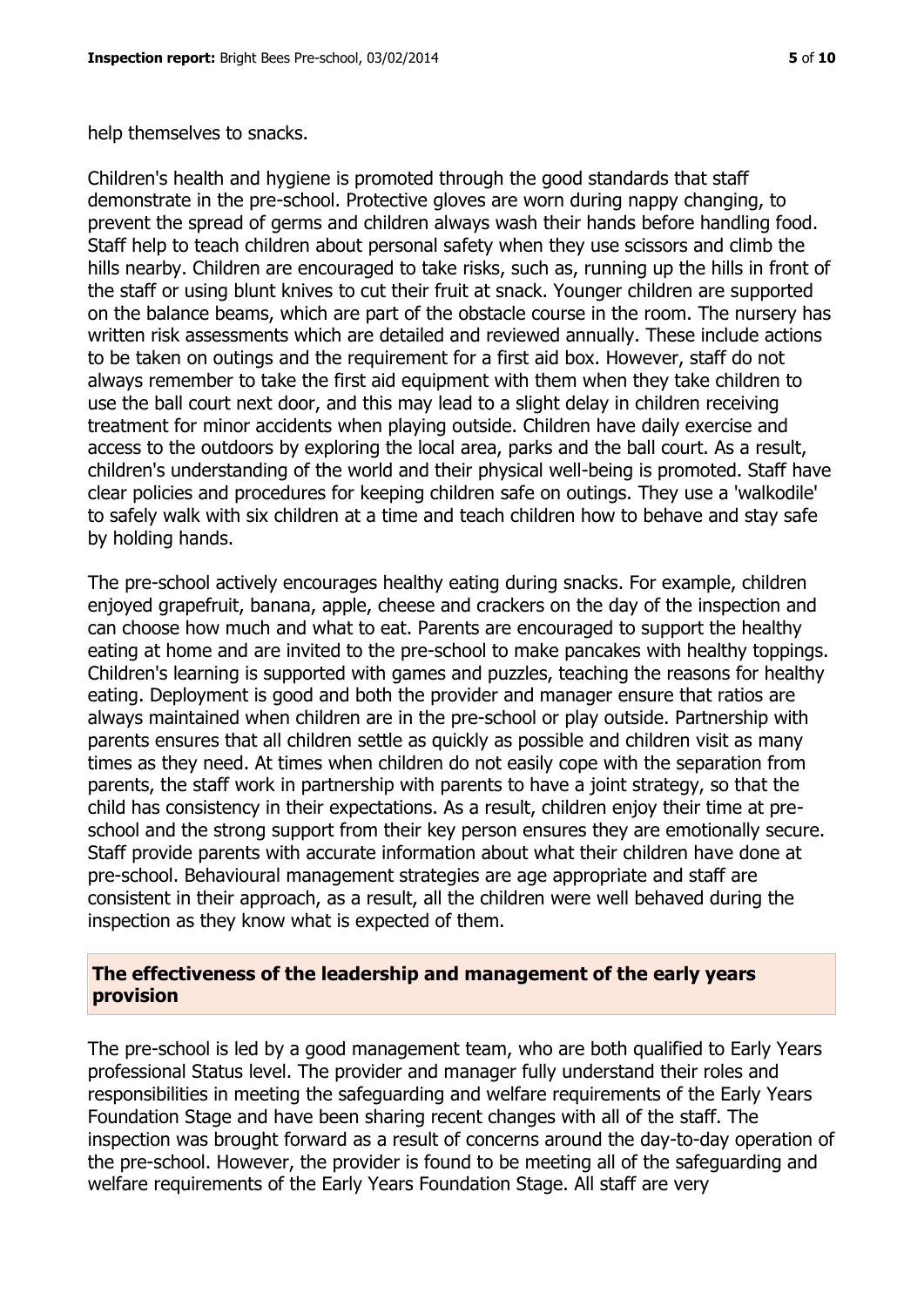knowledgeable about safeguarding policies and procedures and know how to report any concerns to ensure children's safety and welfare. They have a clear whistle-blowing policy and work with the local safeguarding agencies to support families. The premises are secure and the internal door to the pre-school room cannot be accessed by visitors to the community centre. As a result, children are kept safe.

Staff training is held every month and staff are all motivated and keen to learn. Several staff have recently attended training with regards to children's speech and language and they are starting to implement these strategies. For example, staff give children clear choices at snack, such as, 'milk' or 'water'. Parents are pleased with the progress that their children make with their communication. All staff value the training offered and share any information they gain at regular staff meetings and are encouraged to implement any new ideas. This has a positive impact on children's learning. The manager holds regular supervisions and annual appraisals and action plans are set to further improve teaching in the pre-school. Peer observations are used as a means of monitoring staff performance and ensure teaching and learning is sharply targeted to ages and stages of development. Systems for recruitment and checking staff suitability are robust and all staff have completed suitability checks before they are left alone unsupervised with children. Staff understand their responsibilities about reporting any changes affecting their own suitability. Clear inductions help new staff understand how the pre-school runs and what their roles and responsibilities are. Staff are knowledgeable about the Early Years Foundation Stage and understand company policies and procedures, which are well written, regularly reviewed and are embedded into practice to ensure staff are meeting the needs of all children.

The manager understands her responsibilities in relation to children's learning and development. She monitors planning and child records and ensures that observations are correctly linked to ages and stages of development. Cohort studies allow the manager to identify any gaps in the curriculum and to make any changes to children's planning. The pre-school regularly reflects on practice, and staff and parents contribute to the selfevaluation of the pre-school. There is a clear, well-defined development plan which focuses on improving the service for all the children. Parents' information boards contain support, links to other professionals and information about the activities children do. All parents are happy with the pre-school and are pleased at how well their children have been supported with potty training and the improvements they have made in their communication. The pre-school has strong links with other professionals, who support them with promoting children's communication, medical or learning needs.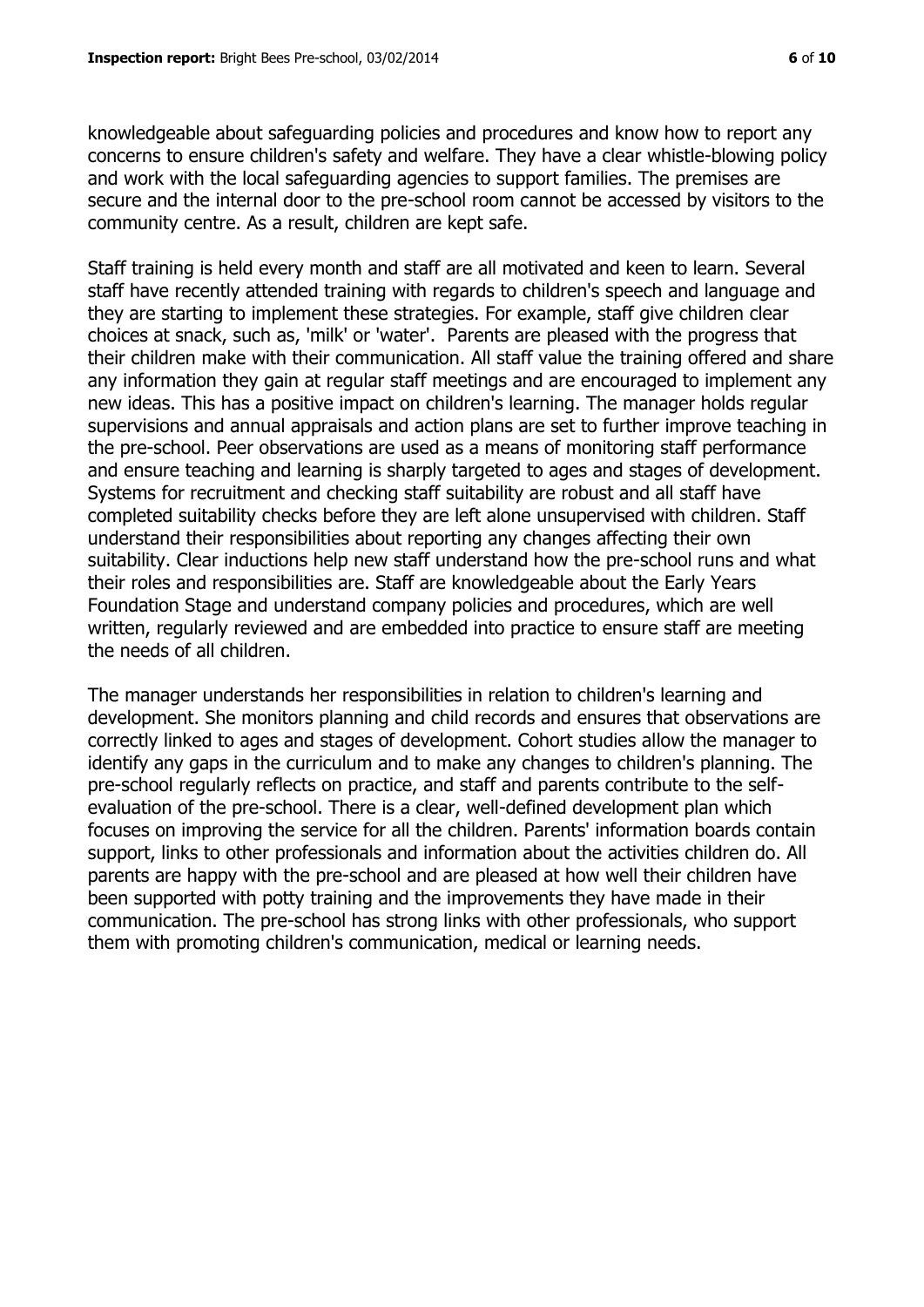# **What inspection judgements mean**

# **Registered early years provision**

| <b>Grade</b> | <b>Judgement</b>        | <b>Description</b>                                                                                                                                                                                                                                                                                                                                                                                |
|--------------|-------------------------|---------------------------------------------------------------------------------------------------------------------------------------------------------------------------------------------------------------------------------------------------------------------------------------------------------------------------------------------------------------------------------------------------|
| Grade 1      | Outstanding             | Outstanding provision is highly effective in meeting the needs<br>of all children exceptionally well. This ensures that children are<br>very well prepared for the next stage of their learning.                                                                                                                                                                                                  |
| Grade 2      | Good                    | Good provision is effective in delivering provision that meets<br>the needs of all children well. This ensures children are ready<br>for the next stage of their learning.                                                                                                                                                                                                                        |
| Grade 3      | Requires<br>improvement | The provision is not giving children a good standard of early<br>years education and/or there are minor breaches of the<br>safeguarding and welfare requirements of the Early Years<br>Foundation Stage. It will be monitored and inspected within<br>twelve months of the date of this inspection.                                                                                               |
| Grade 4      | Inadequate              | Provision that is inadequate requires significant improvement<br>and/or enforcement action. The provision is failing to give<br>children an acceptable standard of early years education and/or<br>is not meeting the safeguarding and welfare requirements of<br>the Early Years Foundation Stage. It will be monitored and<br>inspected again within six months of the date of this inspection. |
| Met          |                         | The provision has no children on roll. The inspection judgement<br>is that the provider continues to meet the requirements for<br>registration.                                                                                                                                                                                                                                                   |
| Not met      |                         | The provision has no children on roll. The inspection judgement<br>is that the provider does not meet the requirements for<br>registration.                                                                                                                                                                                                                                                       |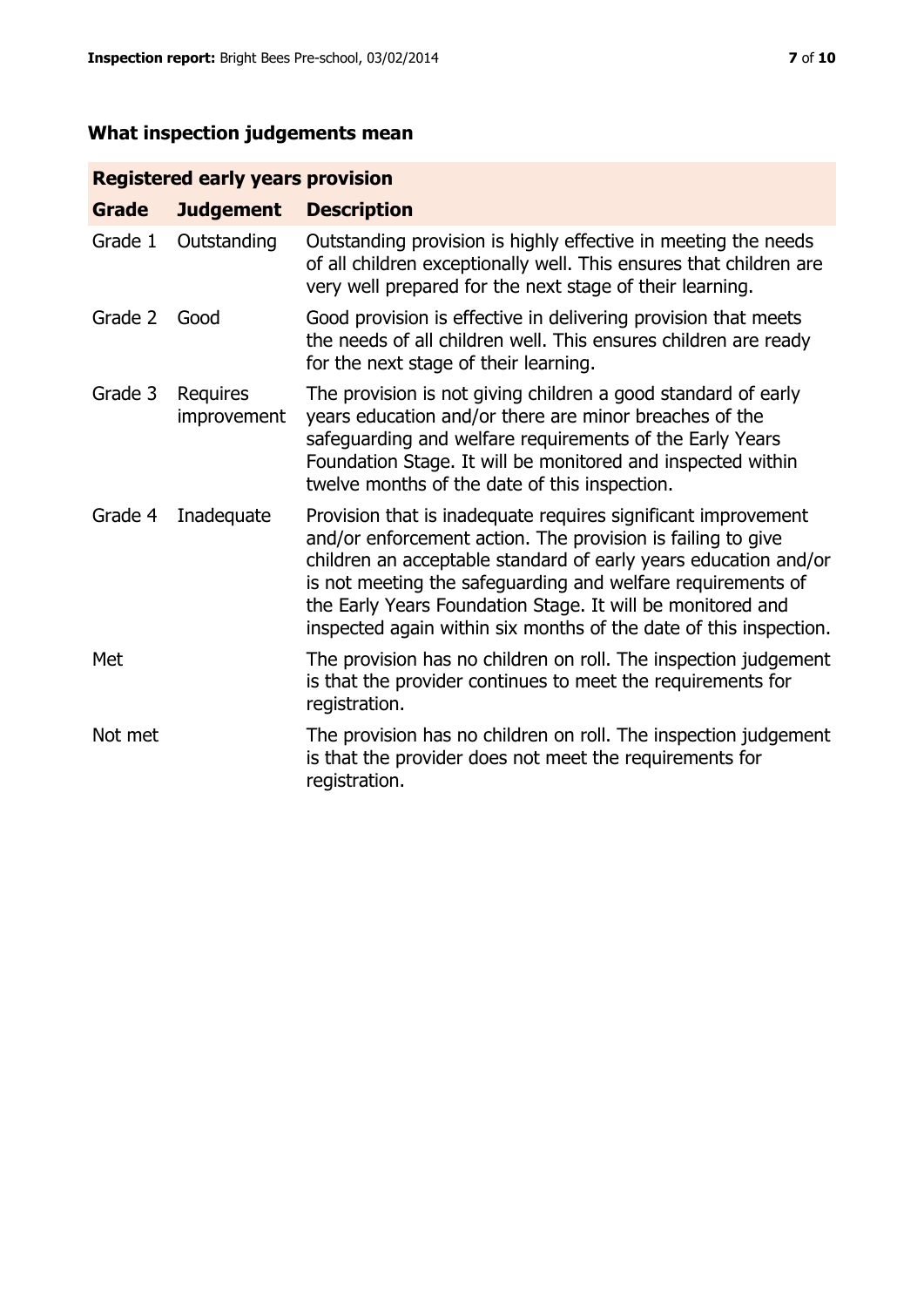### **Inspection**

This inspection was carried out by Ofsted under sections 49 and 50 of the Childcare Act 2006 on the quality and standards of provision that is registered on the Early Years Register. The registered person must ensure that this provision complies with the statutory framework for children's learning, development and care, known as the Early Years Foundation Stage.

# **Setting details**

| Unique reference number            | EY464993                       |
|------------------------------------|--------------------------------|
| <b>Local authority</b>             | Leicester City                 |
| <b>Inspection number</b>           | 952819                         |
| <b>Type of provision</b>           | Sessional provision            |
| <b>Registration category</b>       | Childcare - Non-Domestic       |
| <b>Age range of children</b>       | $0 - 5$                        |
| <b>Total number of places</b>      | 26                             |
| Number of children on roll         | 26                             |
| <b>Name of provider</b>            | <b>Bright Bees Nursery Ltd</b> |
| <b>Date of previous inspection</b> | 13/12/2013                     |
| <b>Telephone number</b>            | 07762878250                    |

Any complaints about the inspection or the report should be made following the procedures set out in the guidance *'Complaints procedure: raising concerns and making complaints* about Ofsted', which is available from Ofsted's website: www.ofsted.gov.uk. If you would like Ofsted to send you a copy of the guidance, please telephone 0300 123 4234, or email enquiries@ofsted.gov.uk.

# **Type of provision**

For the purposes of this inspection the following definitions apply:

Full-time provision is that which operates for more than three hours. These are usually known as nurseries, nursery schools and pre-schools and must deliver the Early Years Foundation Stage. They are registered on the Early Years Register and pay the higher fee for registration.

Sessional provision operates for more than two hours but does not exceed three hours in any one day. These are usually known as pre-schools, kindergartens or nursery schools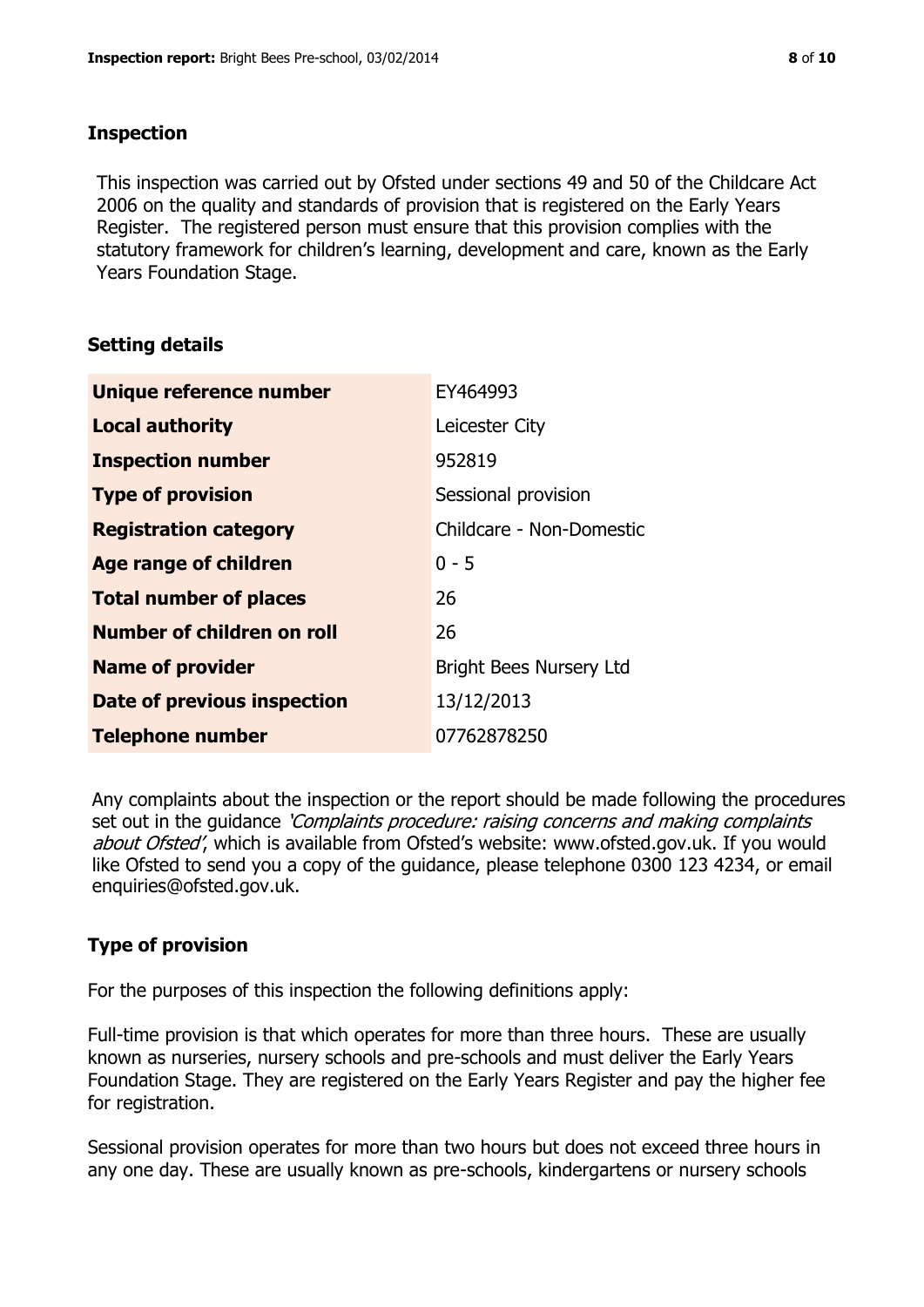and must deliver the Early Years Foundation Stage. They are registered on the Early Years Register and pay the lower fee for registration.

Childminders care for one or more children where individual children attend for a period of more than two hours in any one day. They operate from domestic premises, which are usually the childminder's own home. They are registered on the Early Years Register and must deliver the Early Years Foundation Stage.

Out of school provision may be sessional or full-time provision and is delivered before or after school and/or in the summer holidays. They are registered on the Early Years Register and must deliver the Early Years Foundation Stage. Where children receive their Early Years Foundation Stage in school these providers do not have to deliver the learning and development requirements in full but should complement the experiences children receive in school.